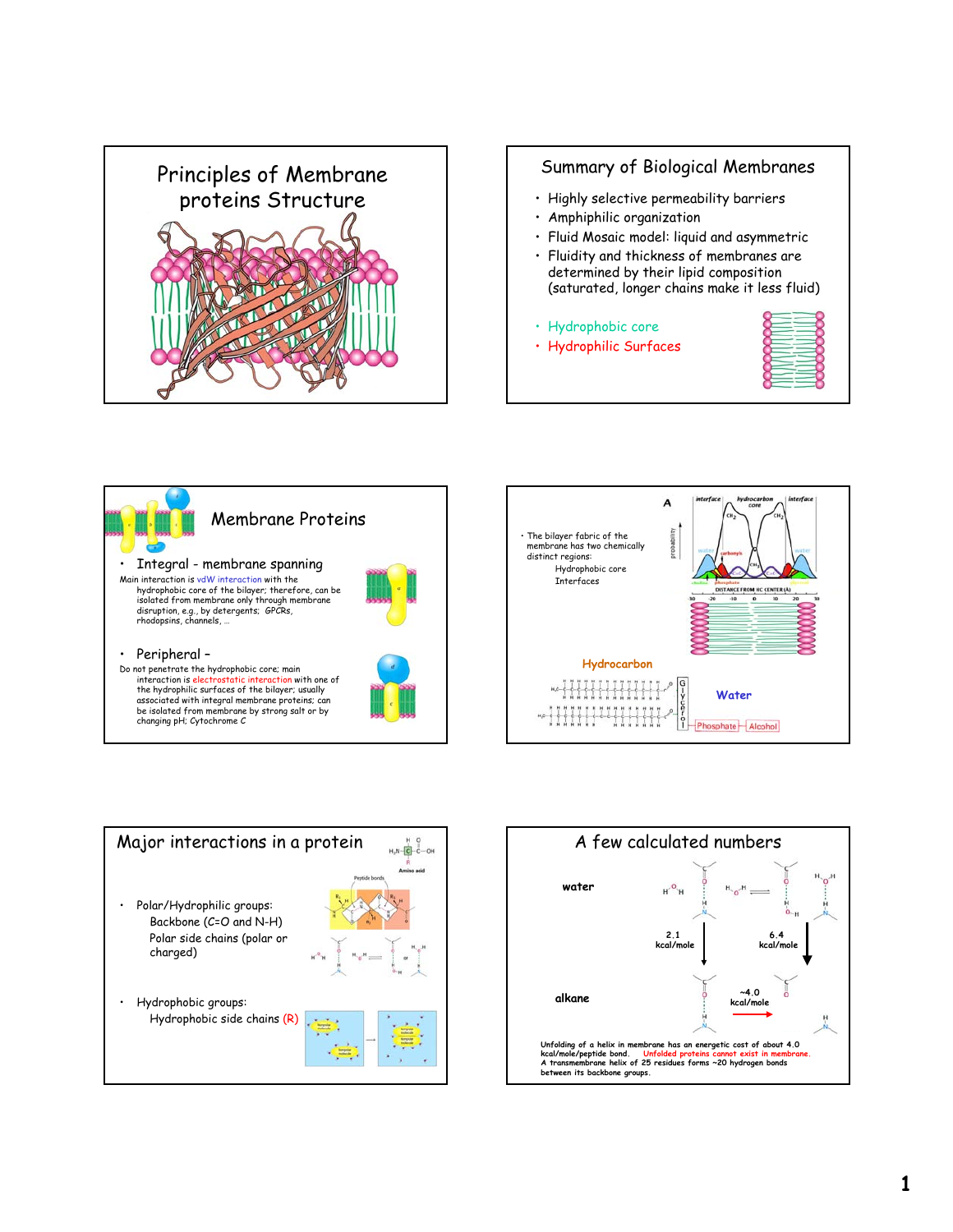









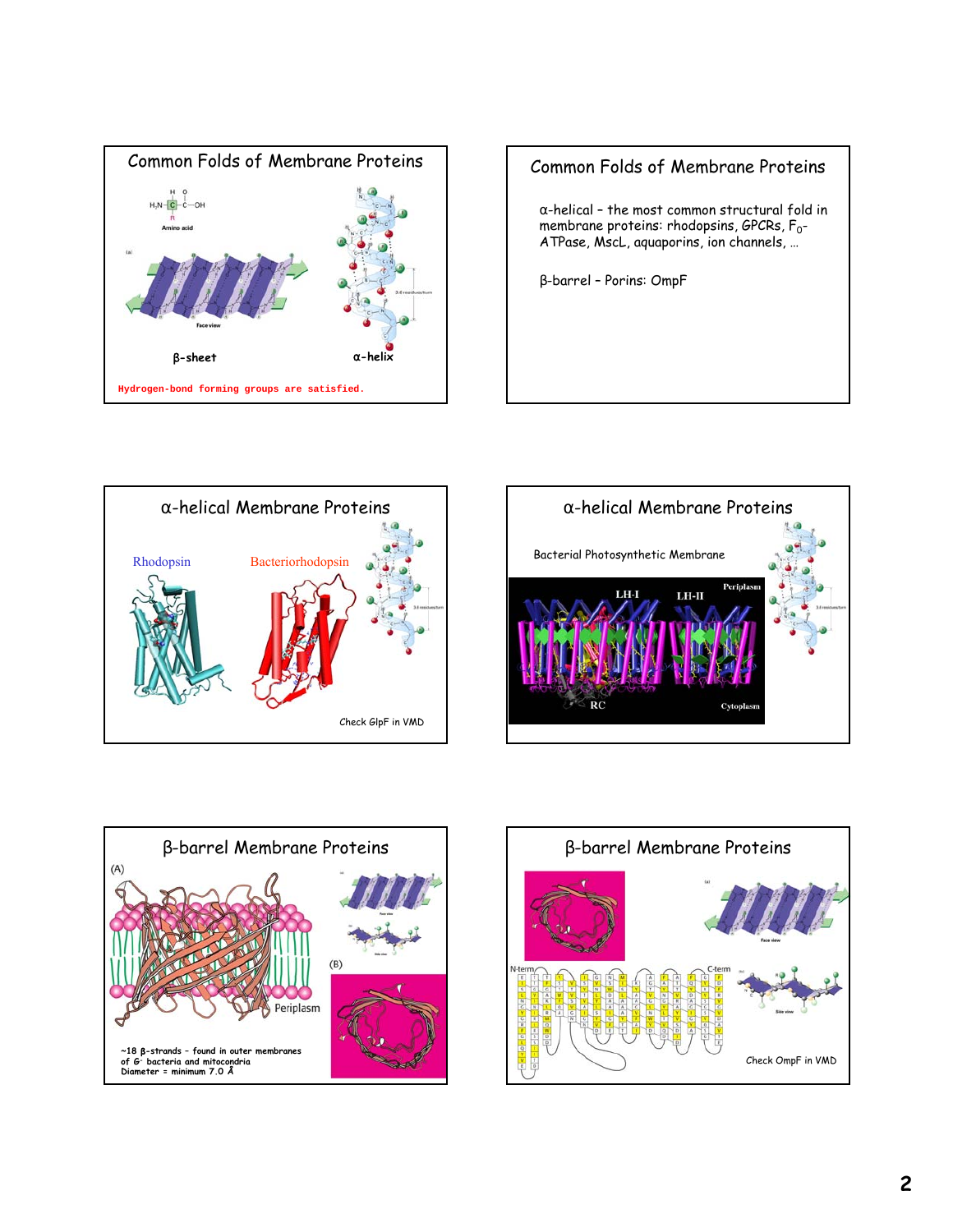







Prediction of transmembrane regions of membrane proteins by hydropathy plots …

Failures:

- False positive: hydrophobic parts of globular proteins
- beta-barrel structures
- helices including a highly hydrophilic surface
- Assembly of transmembrane helices cannot be predicted